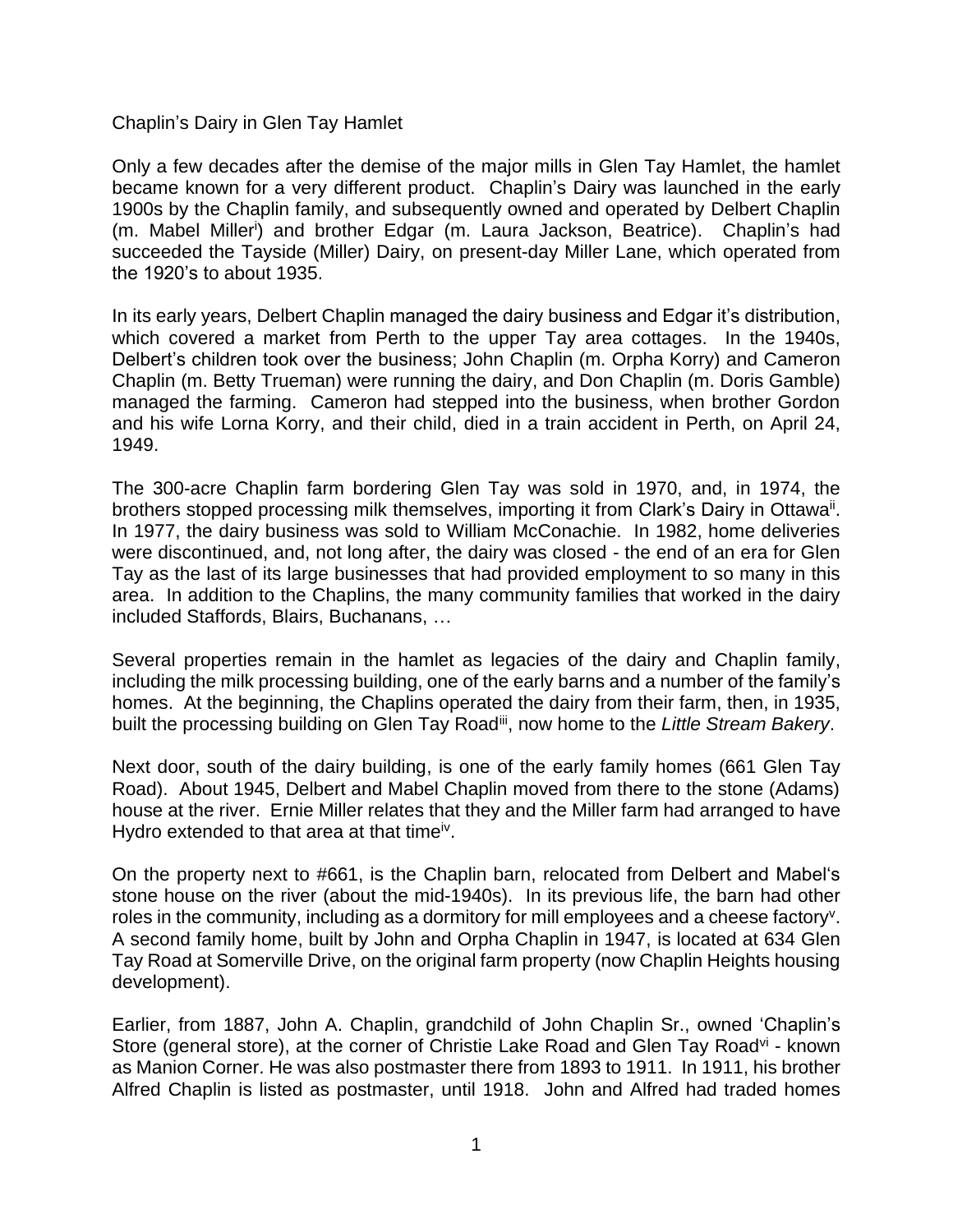

around 1908. Alfred had owned the house now PIN #661, which was known as 'the dairy house'vii – apparently where the milk was processed before the factory was built. Alfred also owned the building beside it, in which he ran a paint and wallpaper store (the red barn, now located across Christie Lake Road, beside the General Store building.

**Chaplin General Store at 'Manion Corner'**



**Chaplin Dairy Sleigh – Thanks to Gay Lea Dairy Museum, Aylmer, Ontario** 

**David Taylor, January 2022, Glen Tay**